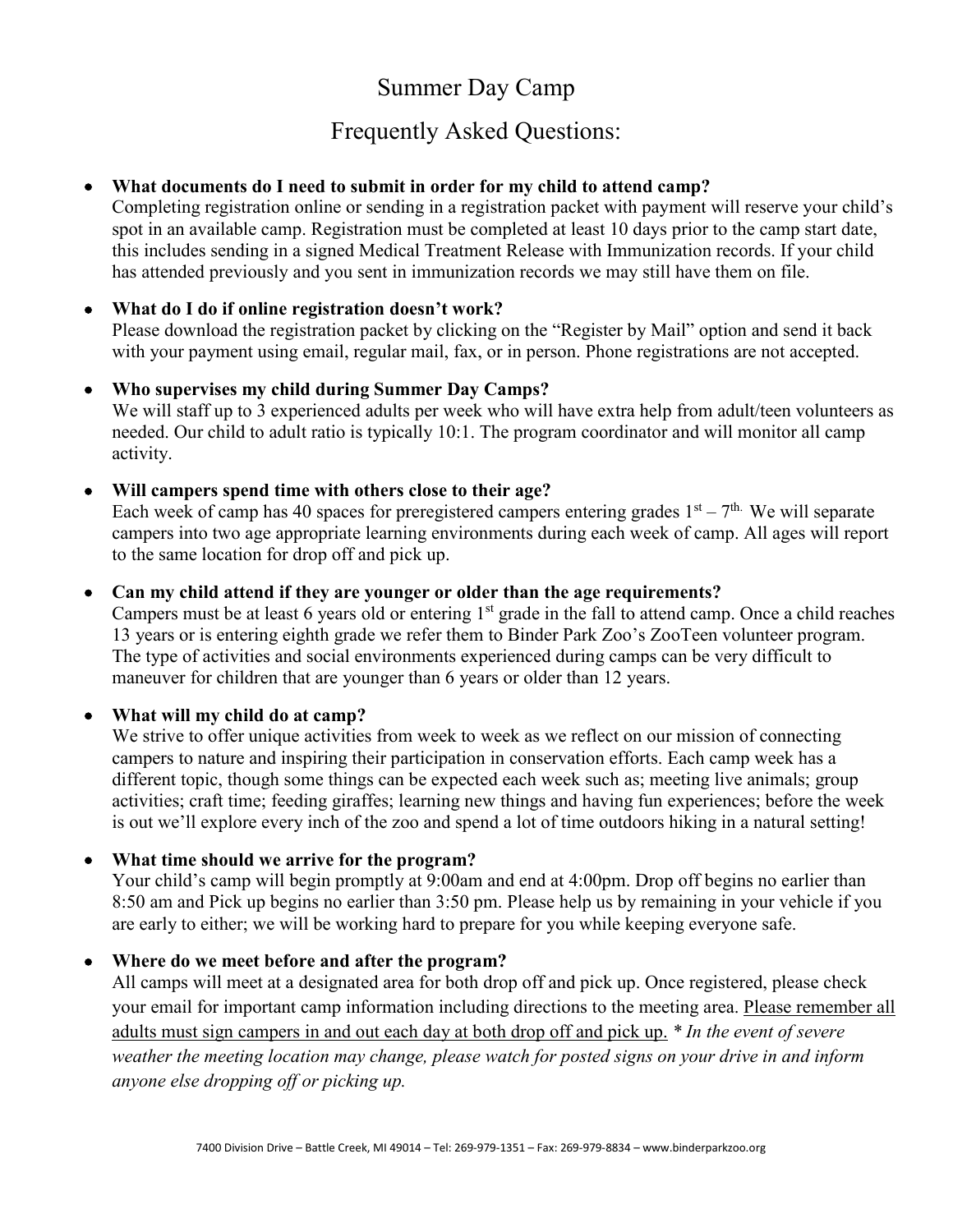## • **What if I am running late?**

Drop off ends at 9:00am and pick up ends at 4:00pm. If you will be arriving late for drop off or pick up, please call the zoo office at (269) 979-1351 and the receptionist can let the camp staff know. A late drop off or pick up fee of \$5 per every 15 minute interval will be strictly enforced.

## • **Can I pick up early?**

To pick up early from camp, please give us as much notice as possible. If you must pick up without notice please call the zoo office (269) 979-1351 so the receptionist can inform us. There may be a delay in meeting you depending on the area we'll be visiting that day.

## • **Can I authorize someone else to pick up my child?**

Yes, if the person signing the child in will not be picking them up, please let us know during registration the names of those authorized to pick up your child. We will only release your child to those who are listed ahead of time and we may ask them to present identification during pick up.

## • **Are there extended care hours?**

We are not able to offer extended care hours during the 2022 camp season.

## • **What if the weather is bad?**

We run camp programs rain or shine. Please dress your child for the weather. We will not remain outside in severe weather and may need to use designated storm shelters within zoo. *\* In the event of severe weather the meeting location may change, please watch for posted signs on your drive in and inform anyone else dropping off or picking up*.

## • **What safety policies will the zoo enforce this year?**

## **COVID-19 Precautions:**

Camps will take place primarily outdoors. Campers may be asked to wear a mask while indoors. We will be diligent in monitoring each camper and ask that you help your child understand the importance of these safety measures. Campers are not required to have a COVID-19 vaccine prior to camp. This policy is subject to change at any time.

## • **What should my child bring to camp?**

## **Hand sanitizer and face mask**

Campers should bring their own hand sanitizer and are required to bring their own mask each day to wear as instructed in certain areas of the zoo.

## **Sunscreen and Bug Spray**

If necessary please apply or send sunscreen and bug spray for your child. We will be outside most of the day. If sending these items to camp, they should be packed in a backpack and only used outside as instructed.

## **Appropriate Clothing**

Please have your child dress for the weather and wear comfortable walking shoes - **no flip-flops.**  Sending a small jacket, hat, and a change of clothing is suggested. Some mornings are chilly and campers may get dirty or wet throughout the day.

## **Re-usable Water Bottle**

Please send a reusable water bottle each day, we will be encouraging campers to stay hydrated while using ecofriendly options.

## **Medications**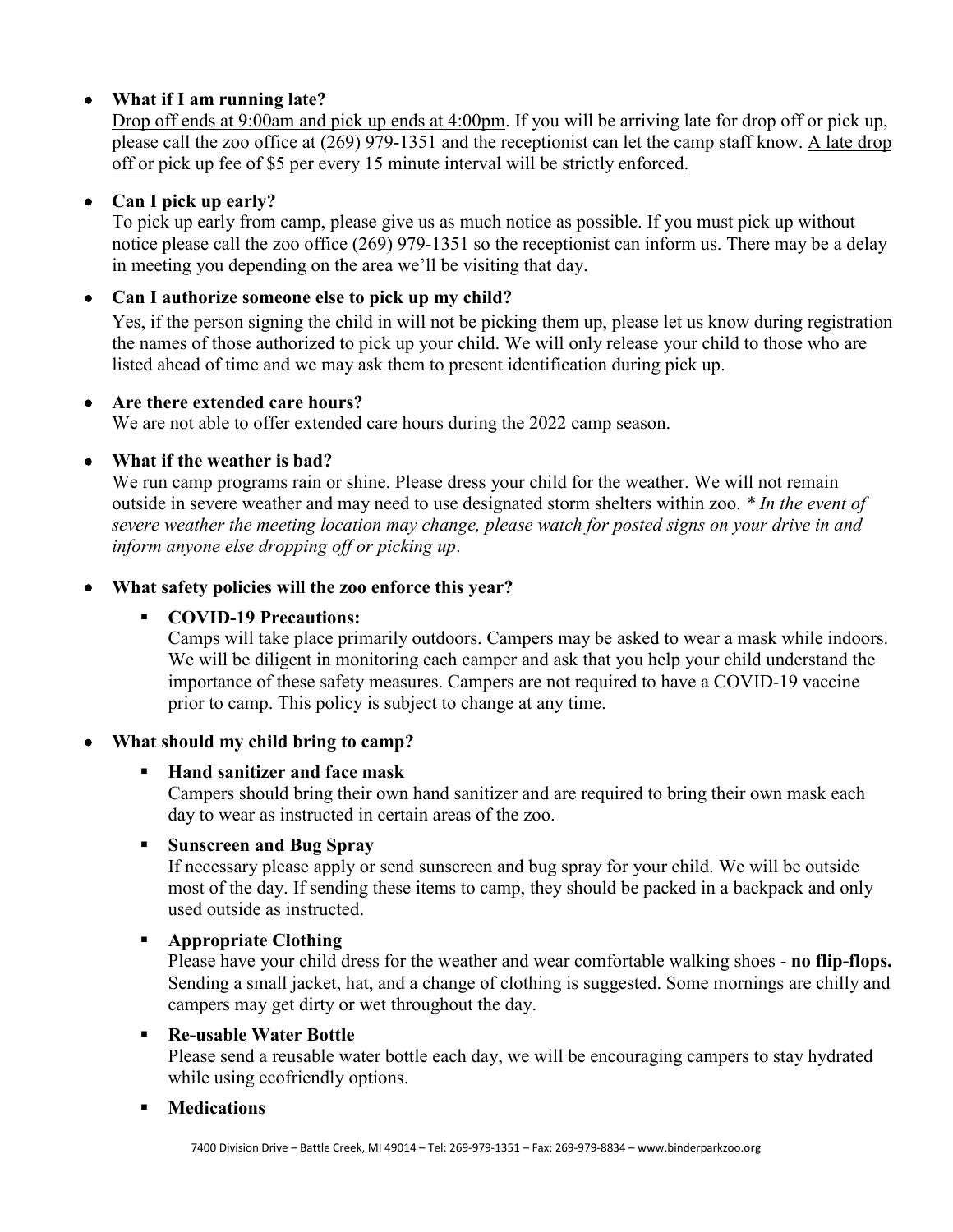If sending medications and Epi-pens to camp with your child, please list them on the medical treatment release form with instructions for use. Camp staff is certified in emergency procedures through the American Heart Association.

## **Lunches and snacks**

Please send a sack lunch with your camper(s) Monday - Thursday. We will provide cheese and pepperoni pizza for lunch on Fridays as a special treat included in the cost of the camp. We will offer two snacks to campers each day. We may serve granola bars, rice krispie treats, s'mores, fruit snacks, chips, goldfish crackers, popcorn, etc. Please feel free to send extra snack items as you see fit and inform us of any allergies on the Medical treatment release form.

#### • **May my child bring personal belongings like an iPod, cell phone, or tablet, etc.?**

We strongly recommend that all items of value stay at home. The zoo is not responsible for any lost, stolen or damaged items while at camp. We understand the desire to take pictures however, cameras and cell phones can be extremely disruptive during camp. We'd prefer these items be pre-approved with the program coordinator prior to sending them to camp.

#### • **Are T-shirts included with the camp fee?**

T-shirts are \$15 each in addition to the camp fee. We also offer a Gear Package for \$35 that includes a drawstring backpack, T-shirt, collapsible water bottle, bug repellent wipes, and a select animal plush. It is recommended that you pre-order during registration, though items may be purchased at any time during camp as well. Campers will receive their pre-ordered items on the first day of camp.

#### • **Are there discounts for members or for purchasing multiple weeks?**

There are no discounts offered during registration for the 2022 camp season. The price reflects a flat member rate of \$200 per week for all participants.

#### • **I need to cancel a camp, what should I do?**

Please notify the program coordinator at (269) 979-1351 or **awesner@binderparkzoo.org**. Binder Park Zoo's refund policy is as follows:

- Summer Day Camps run rain or shine
- There are no partial refunds for missed days
- Cancellations received at least 5 business days prior will be refunded or transferred as long as the cancelled space is filled before the camp starts, a \$10 processing fee will apply.
- Cancellations received 0-4 business days prior: No refund, no transfer. Must re-register and pay again.
- Full refunds or transfers will only be issued if Binder Park Zoo must cancel a camp due to extenuating circumstances or there is low enrollment in a certain age group.

## • **Do you offer accommodations for campers with special needs?**

Campers of all ability levels are welcome to attend Summer Day Camp! Please let us know during registration if your child has any special needs that we should be aware of. We will work with you to make reasonable accommodations, though we are not able to provide one-on-one assistance during camps. Should your child require assistance you may be asked to secure an adult chaperone or aide to accompany them for the week free of charge.

#### • **What is your policy on behavior?**

Campers will be expected to follow rules similar to being in school and behave appropriately during camp to ensure an enjoyable and safe experience for all. Every day that campers behave appropriately they will receive a reward at pick up, this helps us encourage good behavior and gives parents/guardians a front row seat to their child's success and overall experience while at camp.